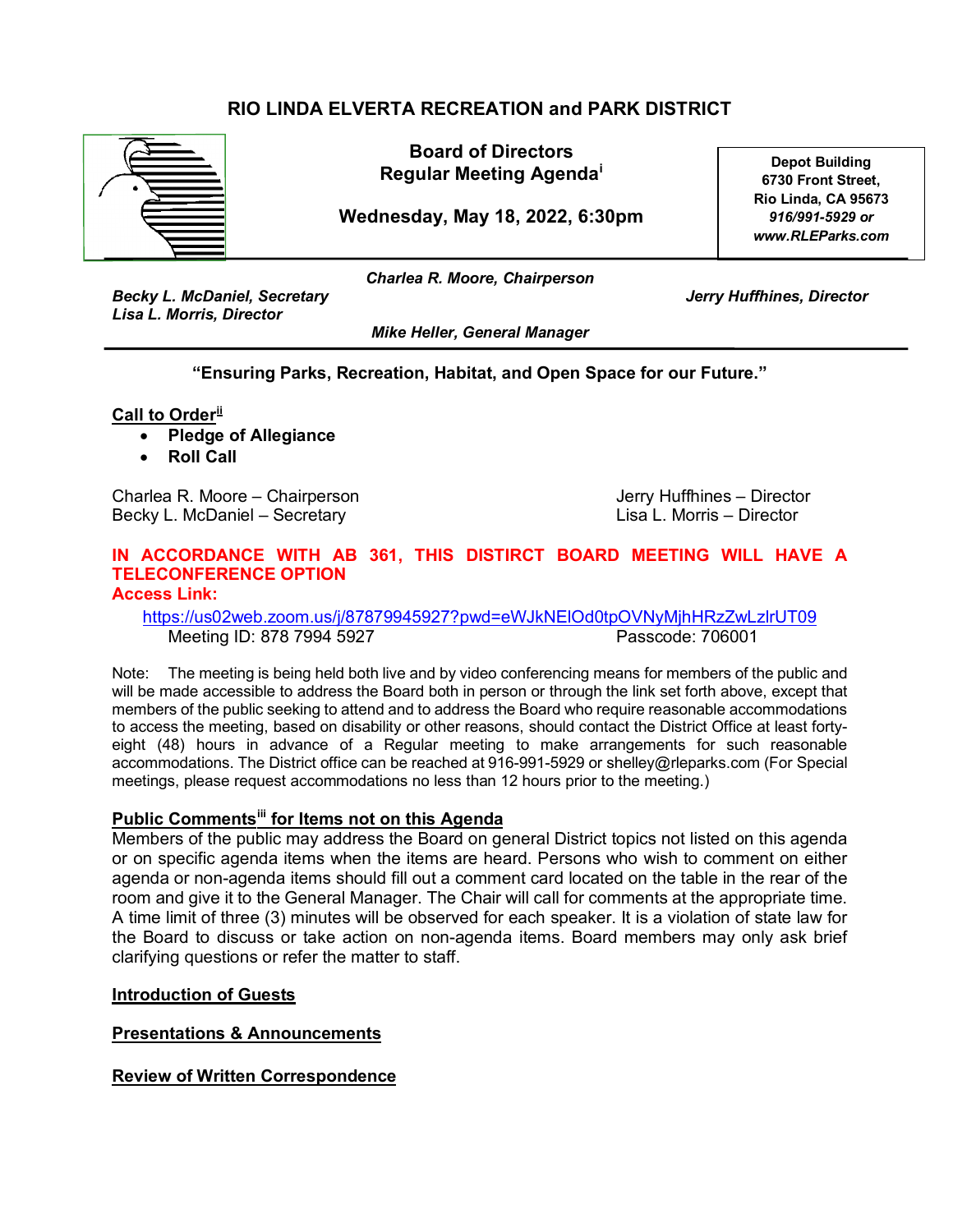# **Consent Calendar**

**Receive & File:** 1. Park Police Monthly Report. *(Chief Brown)*

## **Approve:**

- 2. Minutes of April 20, 2022, Board of Directors Regular Meeting. *(M. Heller)*
- 3. Cash Disbursements: April 30, 2022. *(A. Hernandez)*
- 4. Finance Report: April 30, 2022. *(A. Hernandez)*
- 5. Park Maintenance Monthly Report. *(T. Marble)*
- 6. Recreation Monthly Report. *(E. Hernandez)*
- 7. General Manager's Report. *(M. Heller)*
- 8. Adoption of Resolution #2022-05-18 approving a continuing resolution recognizing AB 361 for the continued use of teleconferencing/virtual meetings. *(M. Heller)*
- 9. Adoption of Resolution #2022-15 approving Staff to amend the District's Policy and Procedure Manual changing updated job titles for the General Manager and Administrative Services Supervisor throughout the Manual. *(M. Heller)*

## **General Business**

- 10. Discussion Preliminary Budget for Fiscal Year 2022-23. *(M. Heller)*
- 11. Discussion and Candidate Interviews Vacant Board Director seat. *(M. Heller)*

## **Board of Directors Committee Minutes**

- 1. Administration/Finance Committee. *(Huffhines/Moore chair)*
- 2. Planning Committee (Moore*/McDaniel chair)*
- 3. Safety and Security Committee *(Morris chair)*
- 4. Fire House Museum Committee *(Huffhines/Morris Chair)*
- 5. Dry Creek Parkway Committee *(McDaniel)*
- 6. LAFCo. *(Moore)*

## **Board of Directors Comments & Future Agenda Items**

- Comments
- Future Agenda Items

## **Closed Session**

Adjourn to closed session, under California Government Code §54957, regarding the evaluation of an employee: General Manager.

## **Re-Convene to General Business**

## **Adjournment**